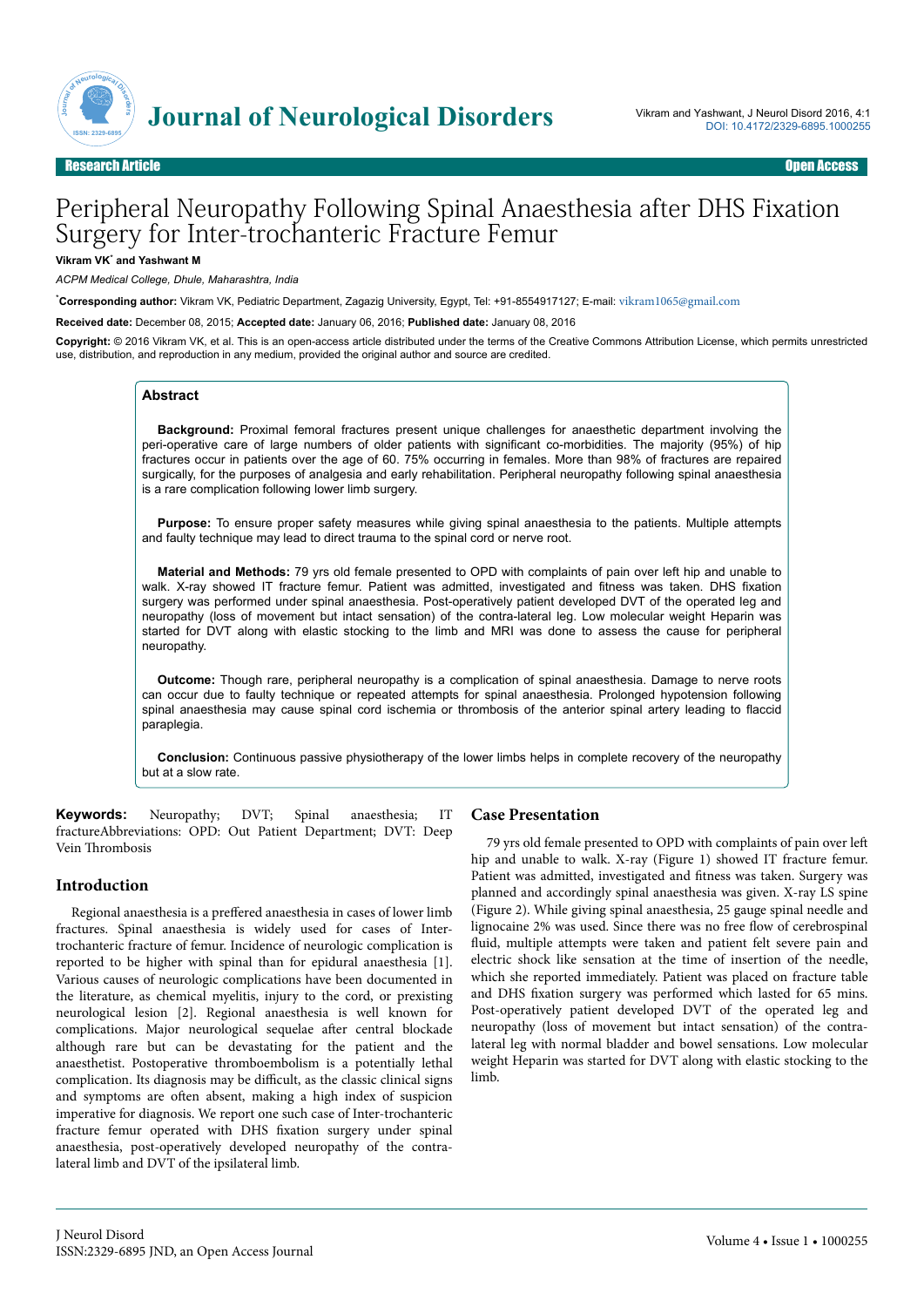Page 2 of 3





Doppler was done to assess the vascular status of the limb (Figure 3) and MRI was done to assess the cause for peripheral neuropathy (Figures 4 and 5). Passive physiotherapy was started. But patient died with due course of time and we lost the follow-up.







## **Discussion**

Regional anaesthesia is well known for complications. Major neurological sequelae after central blockade although rare but can be devastating for the patient and the anaesthetist. Post spinal anaesthetic sequelae manifesting as peripheral nerve symptoms such as motor weakness, hypoaesthesia, paresthesia and nerve root involvement resulting in peripheral neuropathy have been linked to the anaesthetic [3]. Also, features such as numbness, tingling, heaviness or burning